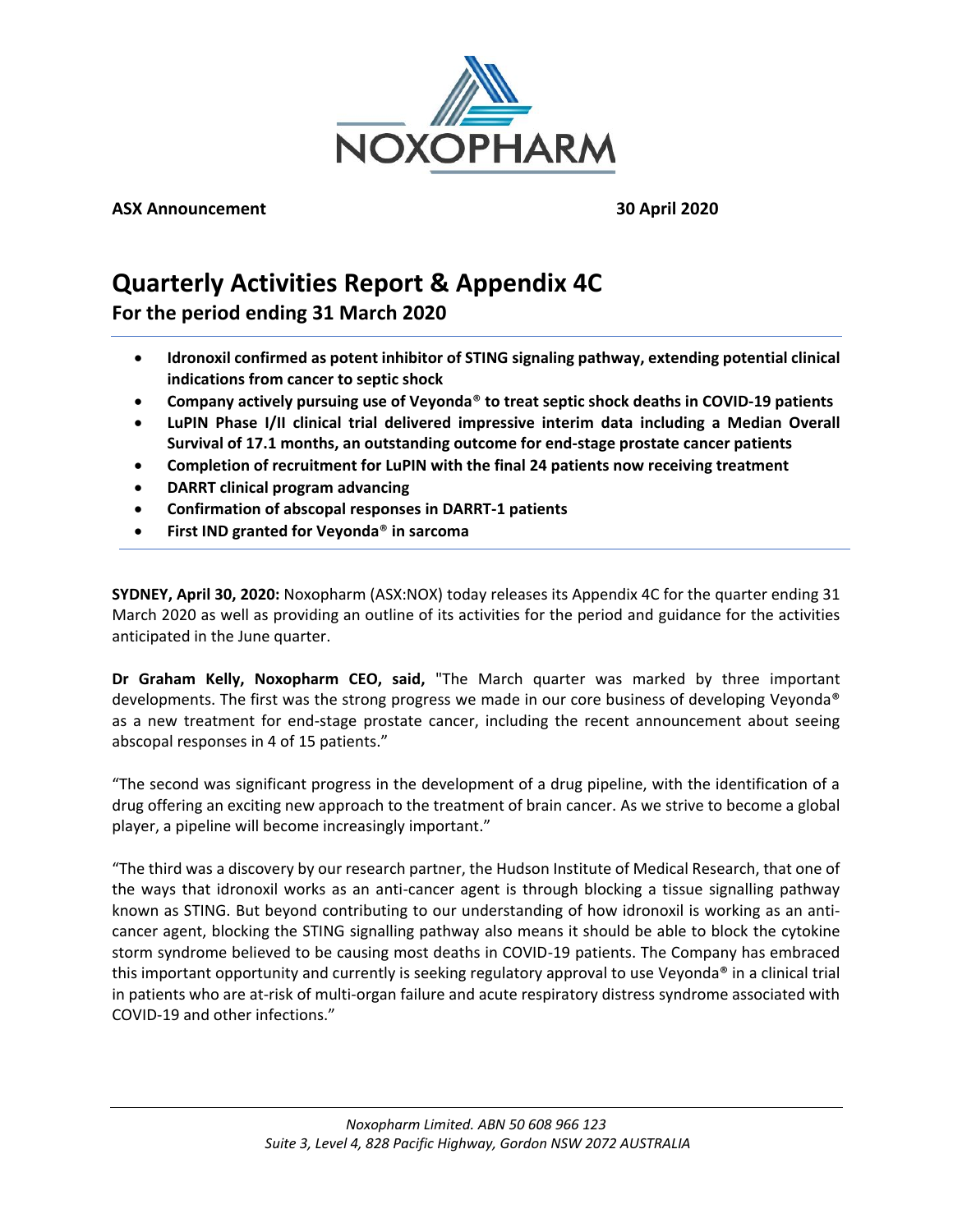

"We also terminated our convertible loan facility and reduced the convertible loan balance to zero. This marked an important transition as we enter a pre-commercial high-growth stage and adopt a strategy to access traditional equity funding arrangements."

**Dr Gisela Mautner, Noxopharm Chief Medical Officer, stated: "**We are extremely pleased with our achievements in the March quarter. Our lead product candidate Veyonda® was granted Investigational New Drug (IND) approval by the U.S. Food and Drug Administration (FDA) for use in patients with soft tissue sarcomas. In addition, positive interim results and full recruitment were reported from the LuPIN Phase I/II clinical trial and we also made good progress on planning for our Phase 2b DARRT-2 study in 2021. We also are excited about formalising our clinical alliance with GenesisCare to offer Veyonda® under their compassionate care program which has already benefitted an increasing number of patients."

## Veyonda® Clinical Programs

### **DARRT Program**

During the quarter, Noxopharm continued to advance its planning and preparations for the DAART-2 trial following the successful completion of the DARRT-1 trial in December 2019. Current planning includes finalising the design and size of the study, clinical endpoints, eligibility criteria and participating trial sites. The Company also has appointed a contract research organisation to advise on regulatory affairs.

The DARRT-2 trial is expected to commence in early 2021 and is designed to be a control-arm, multinational, Phase 2 study that the Company sees as a basis for the commercialisation of Veyonda®.

Furthermore, the Company's clinical team is continuing to prepare the final report for DAART-1 which will examine whether further radiographic analysis of the measured lesions will provide further insights.

Looking ahead, Noxopharm will be presenting a DARRT-1 scientific poster presentation at the American Society of Clinical Oncology (ASCO) Annual Meeting being held from 29 May to 2 June 2020. Last year's meeting attracted 42,500 oncology professionals and while this year's meeting will be conducted virtually, it continues to be one of the most prestigious oncology events in the world. A LuPIN poster presentation will also be presented by St Vincent's Hospital, along with a Noxopharm study abstract relating to nasopharyngeal carcinoma.

#### **LuPIN**

In February 2020, Noxopharm announced positive interim results from the LuPIN phase I/II clinical trial which is being conducted in collaboration with St Vincent's Hospital Sydney. The key efficacy findings were:

- Median Overall Survival for patients was 17.1 months, indicating a significantly longer survival duration than clinically expected
- 47% of patients (15/32) were well enough to receive all 6 cycles of therapy, indicating a durable response and enabling them to continue to receive treatment until the end of the study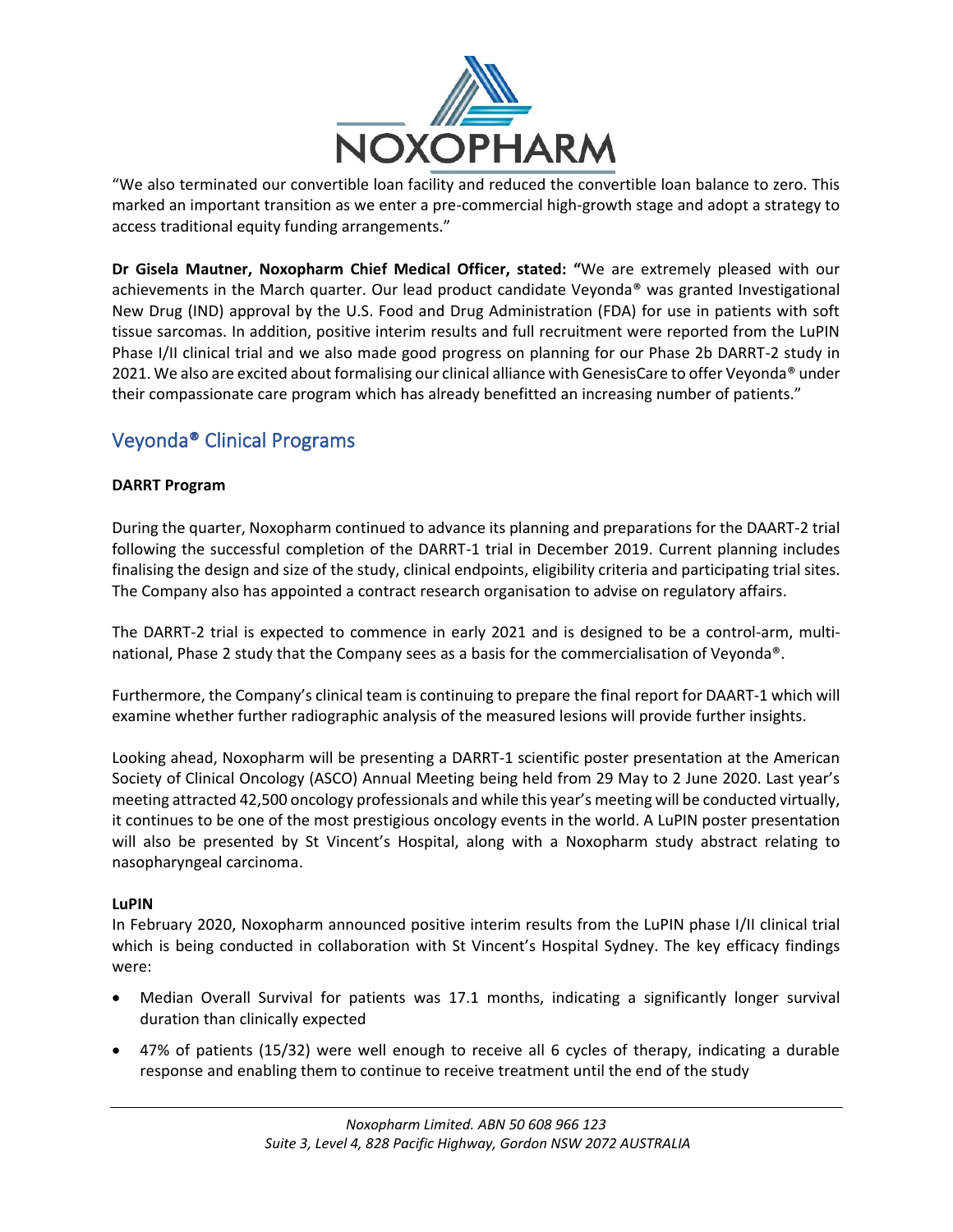

- 87% of patients (28/32) had a fall in Prostate-Specific Antigen (PSA, an important marker for anticancer activity) and 62.5% (20/32) had a strong PSA response of over 50%
- Half (12/24) of the patients with severe pain at study start had a significant reduction of their pain due to the secondary tumours

Following the encouraging interim results, the LuPIN clinical trial reached an important milestone in March 2020, completing recruitment for the trial and bringing the total number of participating patients to 56.

Further LuPIN trial data will be presented in a poster presentation at the ASCO Annual Meeting with more data expected later this year.

#### **US FDA Grants First IND for Veyonda**

In February 2020, the FDA approved the first IND application for Veyonda® marking an important milestone for the Company. The IND approves a Phase 1b study involving a combination treatment of Veyonda® and doxorubicin in adults with soft tissue sarcomas and opens the opportunity for the use of Veyonda® in patients in the U.S. The company is seeking non-dilutive funding for this trial.

#### **Compassionate use of Veyonda**®

In February 2020, Noxopharm announced a clinical alliance with leading oncology services provider GenesisCare. The alliance formalises a program under which Noxopharm has been making Veyonda® available for compassionate use in combination with  $177$ Lu-PSMA therapy for patients with advanced, treatment-resistant, metastatic prostate cancer. This represents an important partnership for the Company as GenesisCare is one of the largest private providers of oncology services across Australia and Europe.

## COVID-19 Program

Following the close of the quarter, Noxopharm announced its proposal to evaluate the use of idronoxil in patients at risk of multi-organ failure and acute respiratory distress syndrome (ARDS) associated with COVID-19 infection. This proposal was in response to the Hudson Institute of Medical Research showing that idronoxil exerted an anti-inflammatory action through potent inhibition of the STING (Stimulation of Interferon Genes) signalling pathway. STING plays a key role in detecting the presence of viruses in tissues, triggering the body's immune system to fight the virus and the body's inflammatory system to repair any tissue damage. In patients where the viral infection becomes overwhelming, the STING system can become hyper-active, triggering an excessive inflammatory reaction known as a 'cytokine storm' which leads to self-destruction of major organs in a process known as septic shock. Most deaths in patients with COVID-19 infection are believed to be due to septic shock.

In response to the evolving global pandemic, Noxopharm intends to test Veyonda® in a clinical trial as a potential cytokine storm inhibitor.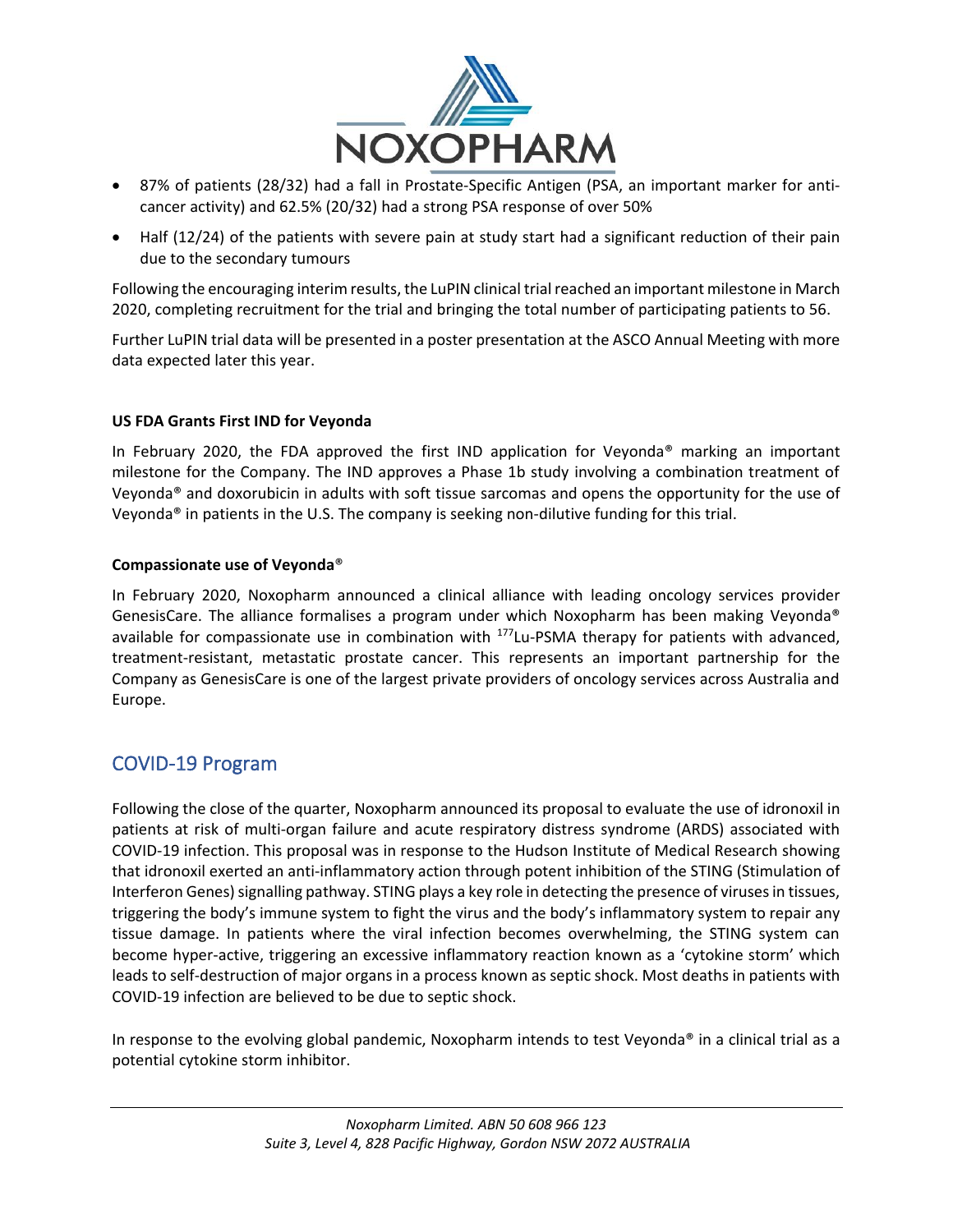

## Intellectual Property Protection

During the quarter, Noxopharm announced that an Australian patent application for Veyonda® was allowed by the Australian Patent Office. The patent claims are directed to a suppository formulation including idronoxil and the allowed claims provide broad coverage for Veyonda® as a therapeutic.

The patent validates the Company's belief that Veyonda® has considerable potential commercial value and secures the Company's proprietary ownership.

More recently, Noxopharm lodged a provisional patent application to the Australian Patent Office for the use of idronoxil for early-stage organ damage associated with inflammation caused by viral or bacterial infection in order to prevent severe organ damage, ARDS and septic shock. This patent application relates to the use of idronoxil for the treatment of COVID-19.

### Corporate & Financial

#### **Board and Management Team**

During Q3 FY20, the Company strengthened its Board by appointing Mr Boris Patkin as a Non-Executive Director. Mr Patkin replaced Dr Beata Niechoda who resigned from the Board of Directors in 2019 due to family reasons.

#### **Corporate Finance**

In February 2020, Noxopharm announced the termination of its convertible loan facility including the payment of \$4.085 m resulting in the reduction of the convertible loan balance to zero. In response to the buy back and termination notices issued by Noxopharm, The Lind Partners LLC and CST Investment Funds (the lenders) exercised their right under the convertible loan agreement to convert \$575,000 of convertible loan balance into shares. Noxopharm, in respect of this, issued 2.94m shares to the lenders.

As at 31 March 2020, Noxopharm had \$2.04m in cash. Net cash used for operating activities during the quarter amounted to \$3.1m, compared to \$4.1m in the quarter to December 2019. The company made payments for research and development of \$1.8m during the quarter.

An additional \$410,000 cash inflow was received from the conversion of collateral shares in April 2020. The company is planning a capital raising to be undertaken in the next 4 weeks, full details of this will be announced to the market when available.

Noxopharm continues discussions with stakeholders including investment banks and fund managers across Australia and the US to assess partnering and corporate finance options. The Company will continue to seek a range of funding options including non-dilutive funding for its Veyonda and COVID-19 programs.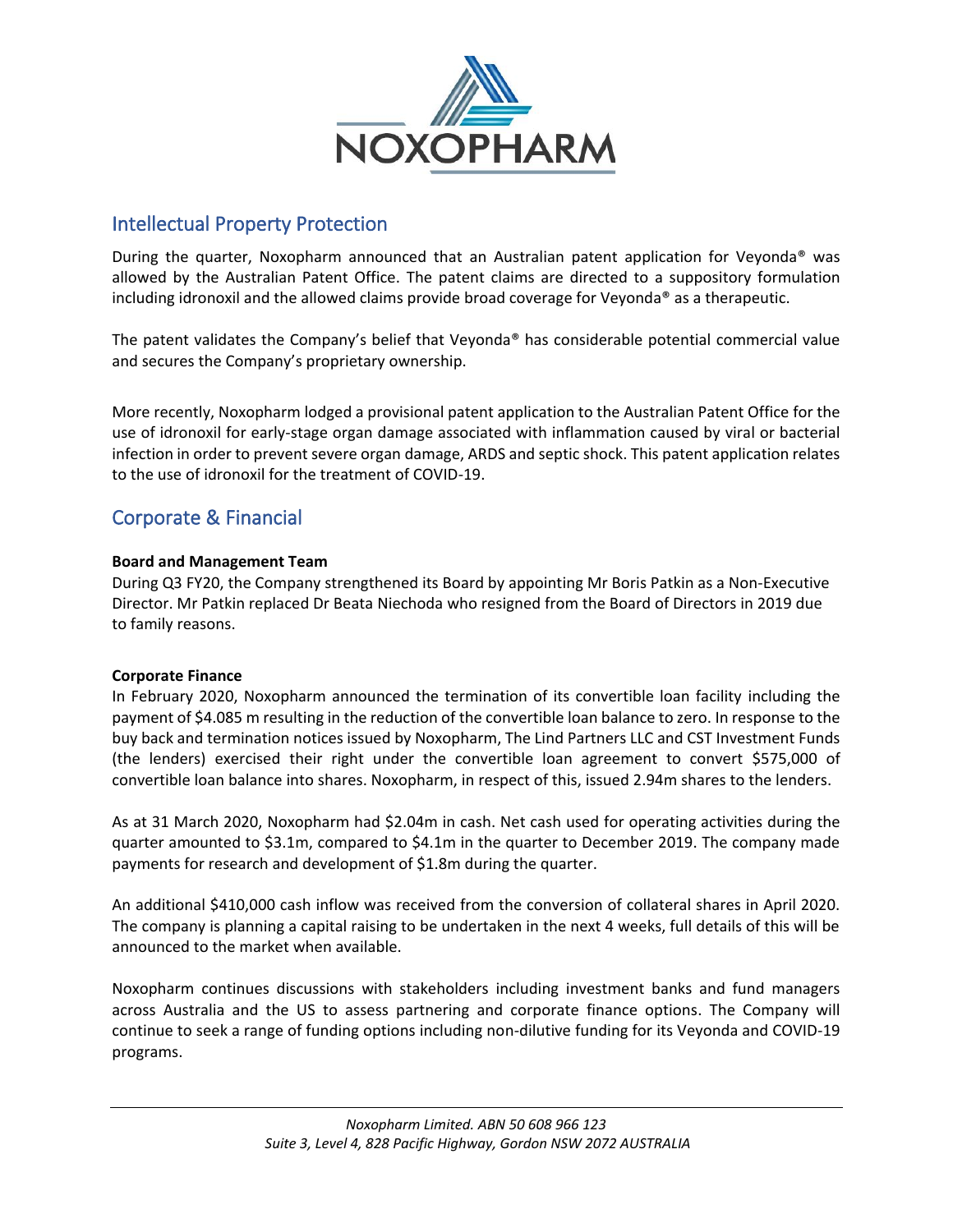

*Authorisation: This release was authorised by Graham Kelly on behalf of the Board of Directors*

#### **About Noxopharm**

Noxopharm is a clinical-stage Australian drug development company with offices in Sydney and New York. The Company has a primary focus on the development of Veyonda**®** and is the major shareholder in Nyrada Inc, a spin-off company developing a pipeline of non-oncology drugs. www.noxopharm.com

**Investor & Corporate Enquiries: Company Secretary:**  Dr Graham Kelly **David Franks** M: 0429 854 390 T: +61 2 9299 9690

E: graham.kelly@noxopharm.com E: David.Franks@automicgroup.com.au

#### **Media queries:**

Catherine Strong Citadel-MAGNUS T: 02 8234 0111 E: cstrong@citadelmagnus.com

#### **Forward Looking Statements**

This announcement may contain forward-looking statements. You can identify these statements by the fact they use words such as "aim", "anticipate", "assume", "believe", "continue", "could", "estimate", "expect", "intend", "may", "plan", "predict", "project", "plan", "should", "target", "will" or "would" or the negative of such terms or other similar expressions. Forward-looking statements are based on estimates, projections and assumptions made by Noxopharm about circumstances and events that have not yet taken place. Although Noxopharm believes the forward-looking statements to be reasonable, they are not certain. Forward-looking statements involve known and unknown risks, uncertainties and other factors that are in some cases beyond the Company's control that could cause the actual results, performance or achievements to differ materially from those expressed or implied by the forward-looking statement. No representation, warranty or assurance (express or implied) is given or made by Noxopharm that the forward-looking statements contained in this announcement are accurate and undue reliance should not be placed upon such statements.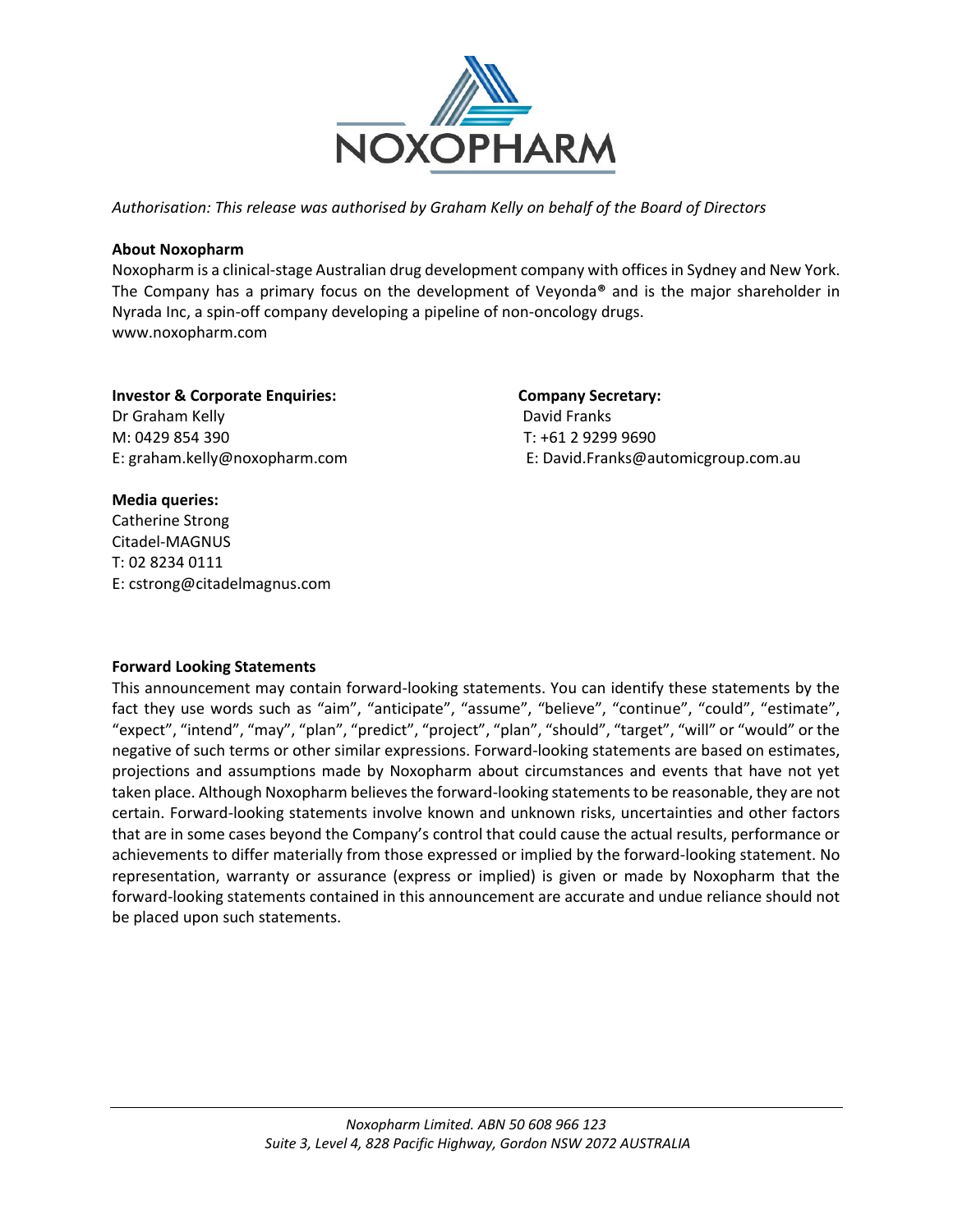# **Appendix 4C**

# **Quarterly cash flow report for entities subject to Listing Rule 4.7B**

| Name of entity    |                                   |
|-------------------|-----------------------------------|
| NOXOPHARM LIMITED |                                   |
| <b>ABN</b>        | Quarter ended ("current quarter") |
| 50 608 966 123    | 31 March 2020                     |

|     | <b>Consolidated statement of cash flows</b>         | <b>Current quarter</b><br>\$A'000 | Year to date<br>(9 months)<br>\$A'000 |
|-----|-----------------------------------------------------|-----------------------------------|---------------------------------------|
| 1.  | Cash flows from operating activities                |                                   |                                       |
| 1.1 | Receipts from customers                             |                                   |                                       |
| 1.2 | Payments for                                        |                                   |                                       |
|     | research and development<br>(a)                     | (1,849)                           | (5,697)                               |
|     | product manufacturing and operating<br>(b)<br>costs |                                   |                                       |
|     | advertising and marketing<br>(c)                    | (34)                              | (124)                                 |
|     | leased assets<br>(d)                                |                                   |                                       |
|     | staff costs<br>(e)                                  | (676)                             | (3, 156)                              |
|     | (f)<br>administration and corporate costs           | (541)                             | (2,848)                               |
| 1.3 | Dividends received (see note 3)                     |                                   |                                       |
| 1.4 | Interest received                                   |                                   | 7                                     |
| 1.5 | Interest and other costs of finance paid            | (5)                               | (14)                                  |
| 1.6 | Income taxes paid                                   |                                   |                                       |
| 1.7 | Government grants and tax incentives                |                                   | 3,762                                 |
| 1.8 | Other (provide details if material)                 |                                   |                                       |
| 1.9 | Net cash from / (used in) operating<br>activities   | (3, 105)                          | (8,070)                               |

| 2.  |     | Cash flows from investing activities |  |
|-----|-----|--------------------------------------|--|
| 2.1 |     | Payments to acquire:                 |  |
|     | (a) | entities                             |  |
|     | (b) | businesses                           |  |
|     | (c) | property, plant and equipment        |  |
|     | (d) | investments                          |  |
|     | (e) | intellectual property                |  |

ASX Listing Rules Appendix 4C (01/12/19) Page 1 + See chapter 19 of the ASX Listing Rules for defined terms.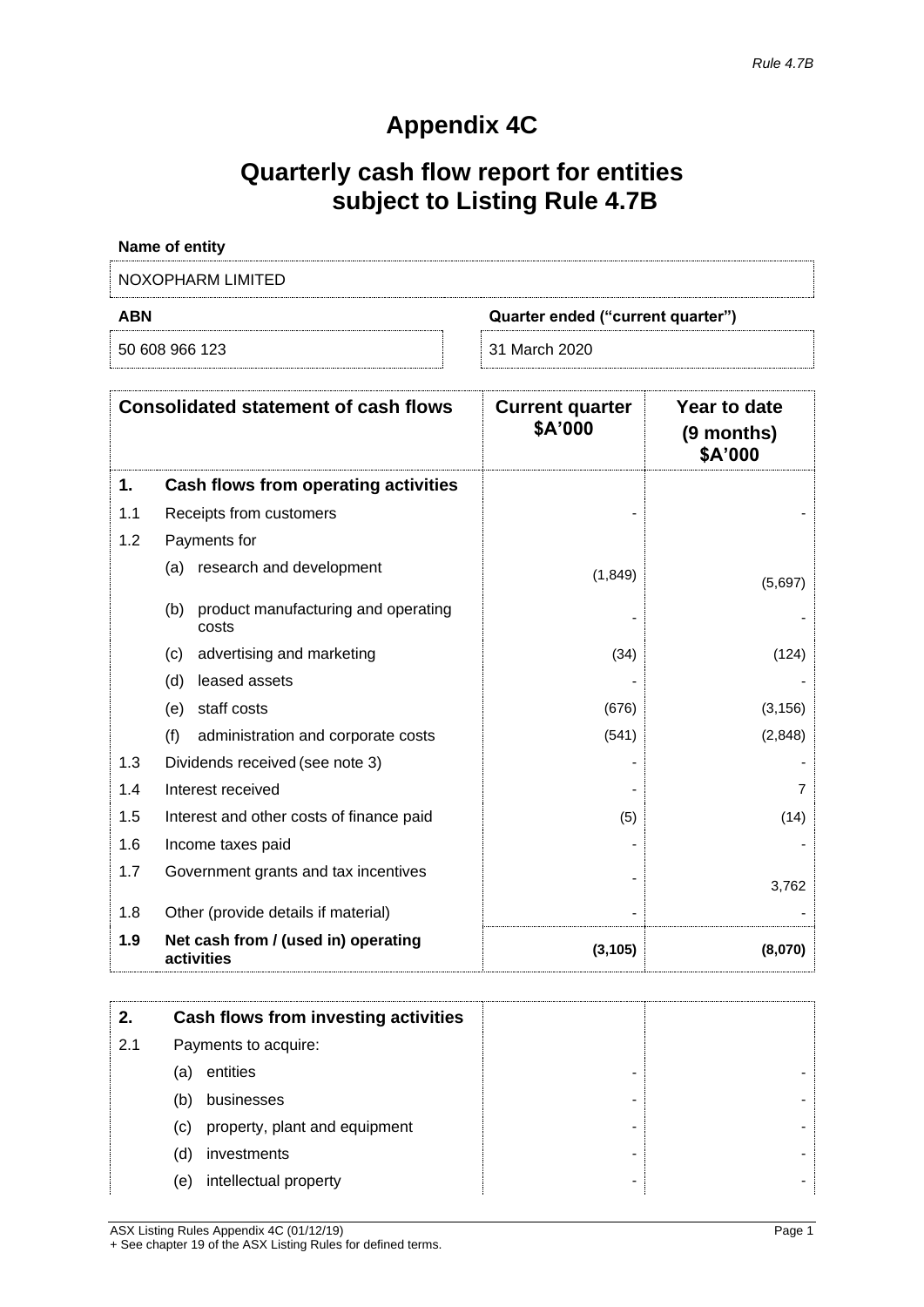|     | <b>Consolidated statement of cash flows</b>       | <b>Current quarter</b><br>\$A'000 | Year to date<br>(9 months)<br>\$A'000 |
|-----|---------------------------------------------------|-----------------------------------|---------------------------------------|
|     | (f)<br>other non-current assets                   |                                   |                                       |
| 2.2 | Proceeds from disposal of:                        |                                   |                                       |
|     | entities<br>(a)                                   |                                   |                                       |
|     | (b)<br>businesses                                 |                                   |                                       |
|     | property, plant and equipment<br>(c)              |                                   |                                       |
|     | (d)<br>investments                                |                                   |                                       |
|     | intellectual property<br>(e)                      |                                   |                                       |
|     | (f)<br>other non-current assets                   |                                   |                                       |
| 2.3 | Cash flows from loans to other entities           | 700                               | 700                                   |
| 2.4 | Dividends received (see note 3)                   |                                   |                                       |
| 2.5 | Other (deconsolidation of Nyrada Inc.)            | (159)                             | (159)                                 |
| 2.6 | Net cash from / (used in) investing<br>activities | 541                               | 541                                   |

| 3.   | Cash flows from financing activities                                                          |         |         |
|------|-----------------------------------------------------------------------------------------------|---------|---------|
| 3.1  | Proceeds from issues of equity securities<br>(excluding convertible debt securities)          | 3,087   | 3,787   |
| 3.2  | Proceeds from issue of convertible debt<br>securities                                         |         | 4,300   |
| 3.3  | Proceeds from exercise of options                                                             |         |         |
| 3.4  | Transaction costs related to issues of<br>equity securities or convertible debt<br>securities | (202)   | (946)   |
| 3.5  | Proceeds from borrowings                                                                      | 4,200   | 4,200   |
| 3.6  | Repayment of borrowings                                                                       | (4,085) | (4,600) |
| 3.7  | Transaction costs related to loans and<br>borrowings                                          | (42)    | (42)    |
| 3.8  | Dividends paid                                                                                |         |         |
| 3.9  | Other – Proceeds/(repayment) of<br>intercompany loans                                         |         |         |
| 3.10 | Net cash from / (used in) financing<br>activities                                             | 2,958   | 6,699   |

|     | Net increase / (decrease) in cash and<br>cash equivalents for the period |          |         |
|-----|--------------------------------------------------------------------------|----------|---------|
| 4.1 | Cash and cash equivalents at beginning of<br>period                      | 1.651    | 2.910   |
| 4.2 | Net cash from / (used in) operating<br>activities (item 1.9 above)       | (3, 105) | (8,070) |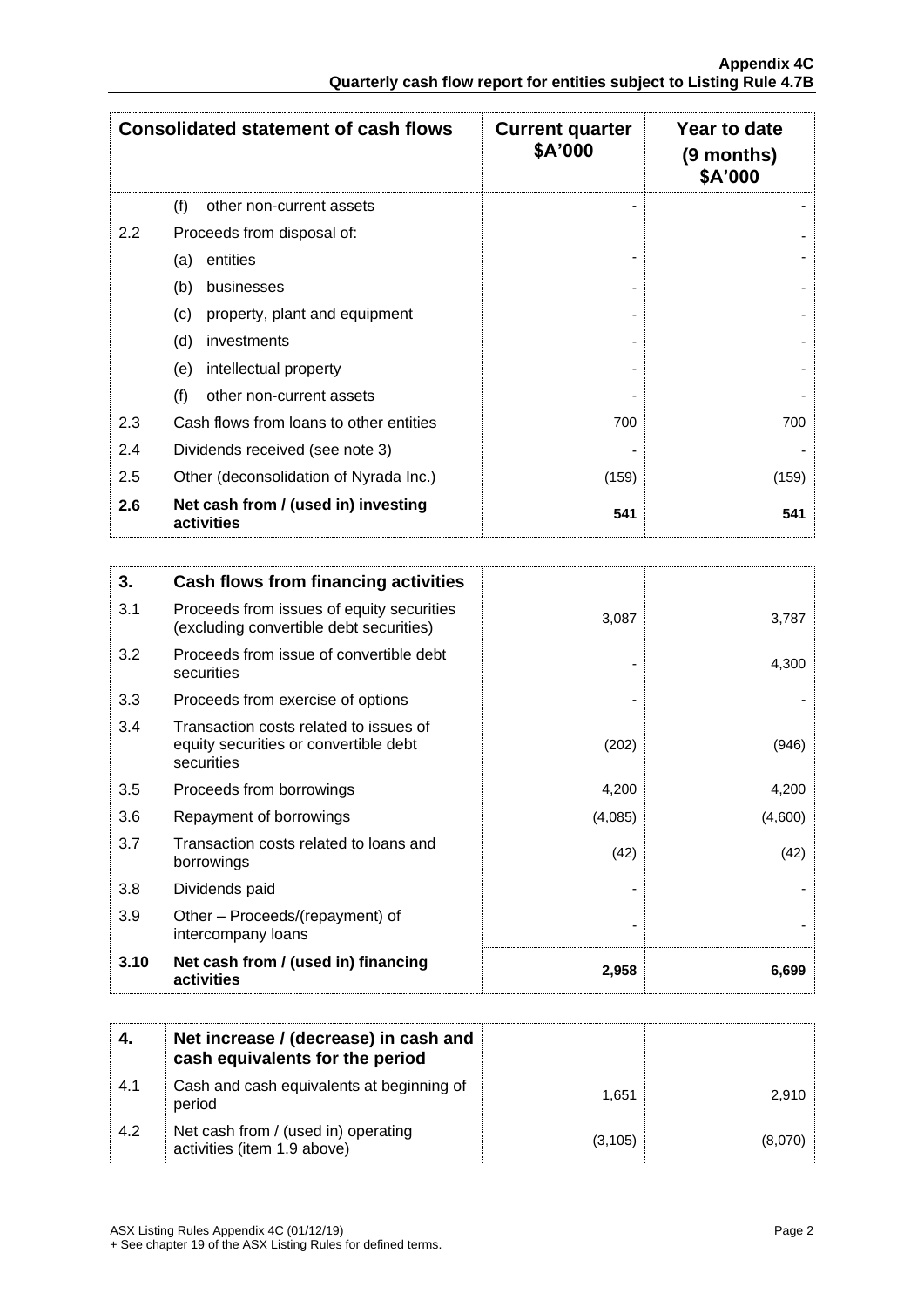|     | <b>Consolidated statement of cash flows</b>                         | <b>Current quarter</b><br>\$A'000 | Year to date<br>(9 months)<br>\$A'000 |
|-----|---------------------------------------------------------------------|-----------------------------------|---------------------------------------|
| 4.3 | Net cash from / (used in) investing activities<br>(item 2.6 above)  | 541                               | 541                                   |
| 4.4 | Net cash from / (used in) financing activities<br>(item 3.10 above) | 2,958                             | 6,699                                 |
| 4.5 | Effect of movement in exchange rates on<br>cash held                | (7)                               | (42)                                  |
| 4.6 | Cash and cash equivalents at end of<br>period                       | 2,038                             | 2,038                                 |

| 5.  | Reconciliation of cash and cash<br>equivalents<br>at the end of the quarter (as shown in the<br>consolidated statement of cash flows) to the<br>related items in the accounts | <b>Current quarter</b><br>\$A'000 | <b>Previous quarter</b><br>\$A'000 |
|-----|-------------------------------------------------------------------------------------------------------------------------------------------------------------------------------|-----------------------------------|------------------------------------|
| 5.1 | <b>Bank balances</b>                                                                                                                                                          | 2,038                             | 485                                |
| 5.2 | Call deposits                                                                                                                                                                 |                                   |                                    |
| 5.3 | <b>Bank overdrafts</b>                                                                                                                                                        |                                   |                                    |
| 5.4 | Other (provide details)<br>- Business debt cards<br>- Bank balances held in trust                                                                                             |                                   | 68<br>1,098                        |
| 5.5 | Cash and cash equivalents at end of<br>quarter (should equal item 4.6 above)                                                                                                  | 2,038                             | 1,651                              |

| 6.  | Payments to related parties of the entity and their<br>associates                                                 | <b>Current quarter</b><br><b>\$A'000</b> |
|-----|-------------------------------------------------------------------------------------------------------------------|------------------------------------------|
| 6.1 | Aggregate amount of payments to related parties and their<br>associates included in item 1                        | 142                                      |
| 6.2 | Aggregate amount of payments to related parties and their<br>associates included in item 2                        |                                          |
|     | Note: if any amounts are shown in items 6.1 or 6.2, your quarterly activity report must include a description of, |                                          |

and an explanation for, such payments

Director fees and salary for executive director and related parties.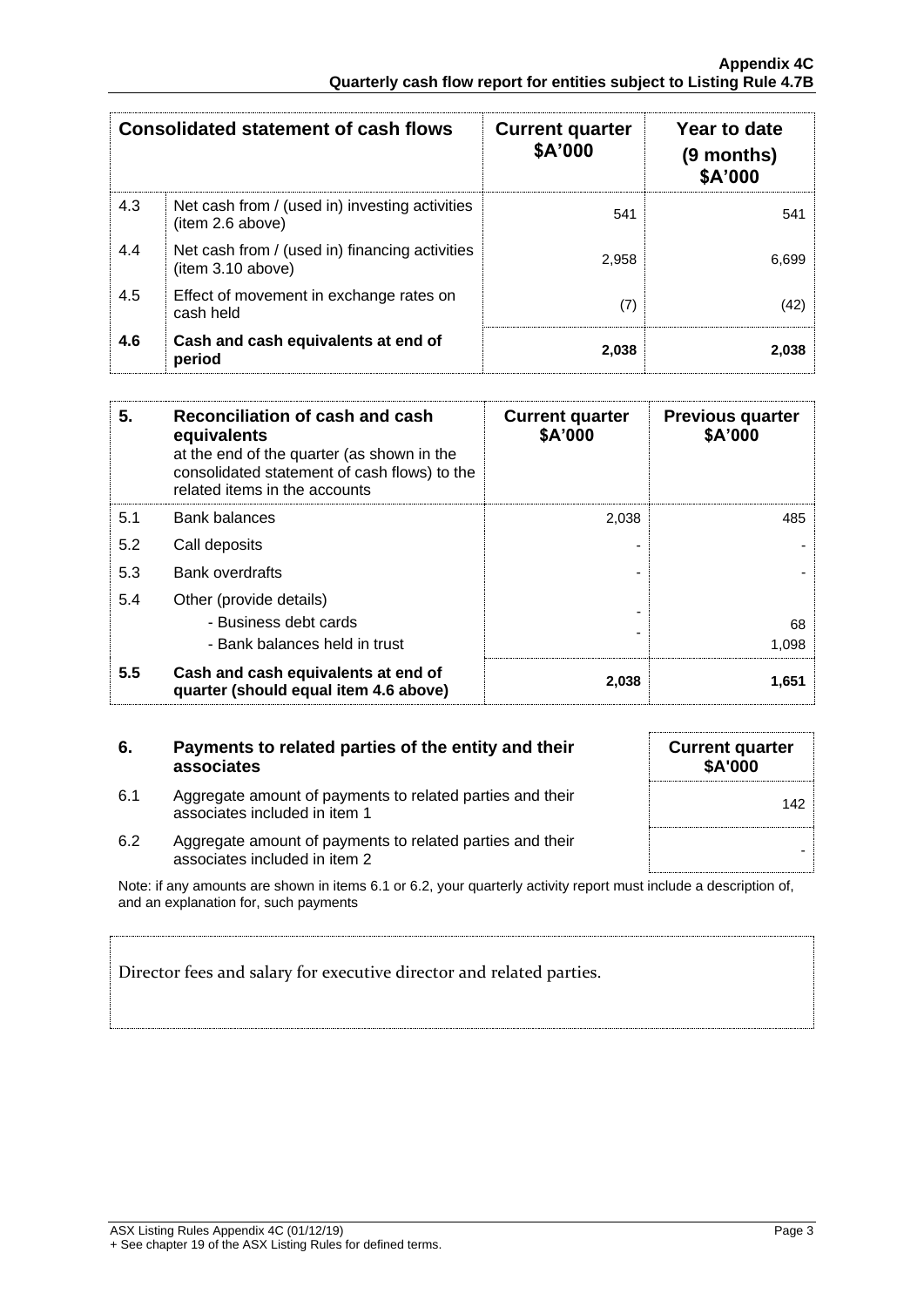#### **7. Financing facilities** *Note: the term "facility' includes all forms of financing arrangements available to the entity. Add notes as necessary for an understanding of the sources of finance available to the entity.* 7.1 Loan facilities

- 
- 7.2 Credit standby arrangements
- 7.3 Other (please specify)
- **7.4 Total financing facilities**

| <b>Total facility</b><br>amount at quarter<br>end<br>\$A'000 | Amount drawn at<br>quarter end<br>\$A'000 |
|--------------------------------------------------------------|-------------------------------------------|
|                                                              |                                           |
|                                                              |                                           |
|                                                              |                                           |
|                                                              |                                           |

### 7.5 **Unused financing facilities available at quarter end** -

7.6 Include in the box below a description of each facility above, including the lender, interest rate, maturity date and whether it is secured or unsecured. If any additional financing facilities have been entered into or are proposed to be entered into after quarter end, include a note providing details of those facilities as well.

| 8.  | Estimated cash available for future operating activities                     | \$A'000  |
|-----|------------------------------------------------------------------------------|----------|
| 8.1 | Net cash from / (used in) operating activities (Item 1.9)                    | (3, 105) |
| 8.2 | Cash and cash equivalents at quarter end (Item 4.6)                          | 2,038    |
| 8.3 | Unused finance facilities available at quarter end (Item 7.5)                |          |
| 8.4 | Total available funding (Item $8.2 +$ Item $8.3$ )                           | 2,038    |
| 8.5 | Estimated quarters of funding available (Item 8.4 divided by<br>Item $8.1$ ) | 0.66     |

- 8.6 If Item 8.5 is less than 2 quarters, please provide answers to the following questions:
	- 1. Does the entity expect that it will continue to have the current level of net operating cash flows for the time being and, if not, why not?

Answer: No - the operations have been significantly scaled back as a result of Covid 19 pandemic.

2. Has the entity taken any steps, or does it propose to take any steps, to raise further cash to fund its operations and, if so, what are those steps and how likely does it believe that they will be successful?

Answer: The company is planning a capital raising to be undertaken in the next 4 weeks, full details of this will be announced to the market when available. An additional \$410,000 cash inflow has been received from the conversion of collateral shares in April 2020.

- 3. Does the entity expect to be able to continue its operations and to meet its business objectives and, if so, on what basis?
- 1. Answer: The company expects to be able to continue its operations and meet its business objectives through use of funding raised from the capital raising currently being planned.